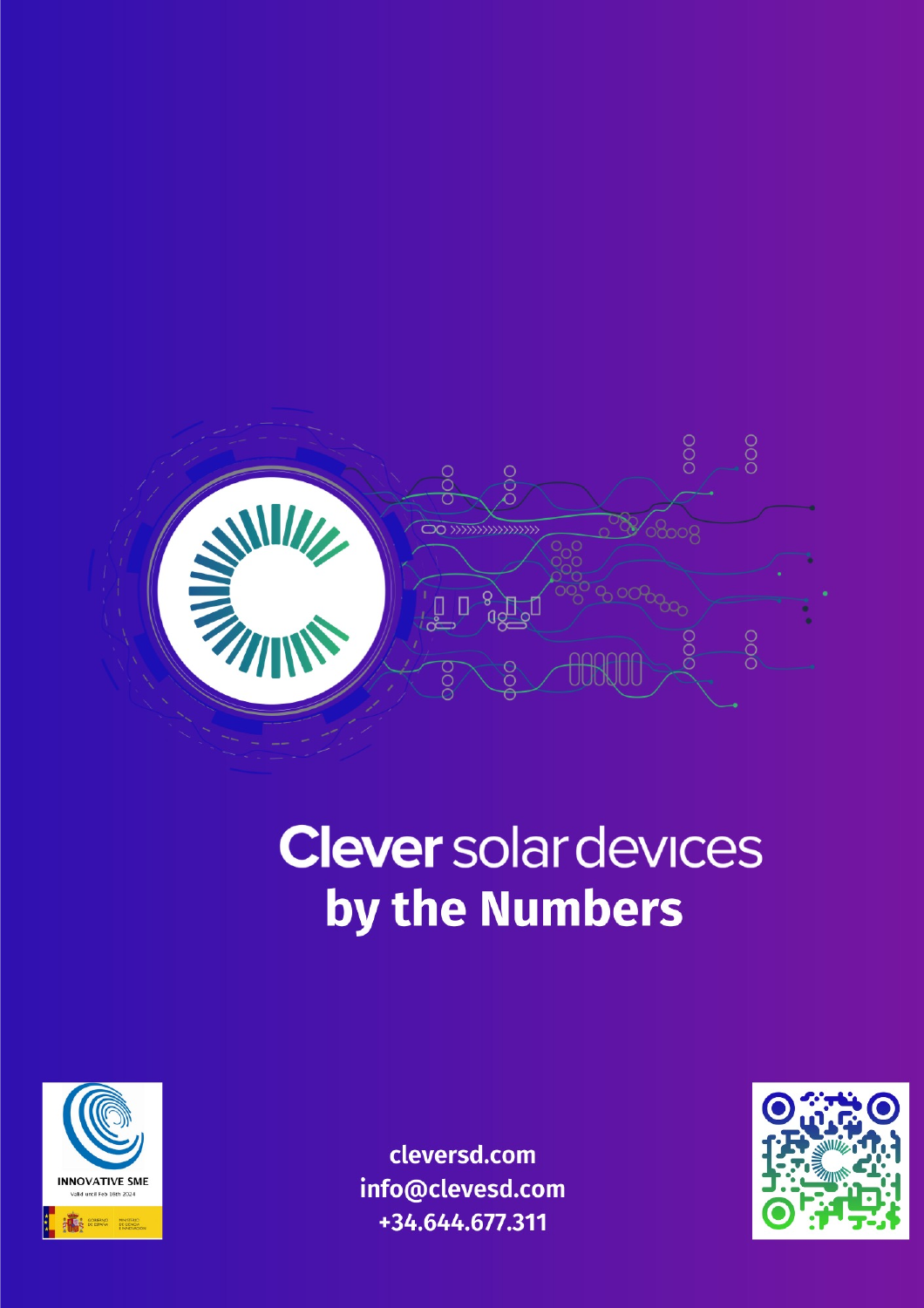

## **PHOTOVOLTAICS 4.0**



We digitize the Photovoltaic Industry for a sustainable and safer energy for all contributing to a better planet with a **MASSIVE COSTS REDUCTION up to 70%**



# **WHY A Total Cost of Ownership (TCO)?**

The TCO is the cost to buy something plus the cost to operate it over its useful life.

Photovoltaics plants needs maintenance. **Monitoring platforms** at string or invertor level or **drone thermography** are **INDIRECT** measurements that gives only an ESTIMATION on where the problems might be always **requiring a manual check** to identify the issue incurring into **HIDDEN COSTS.**

**OUR SOLUTION:** KNOW EXACTLY WHERE are the defective modules and WHAT is the problem automatically, in JUST 3-Clicks from your mobile device with **NO HIDDEN COSTS.** 

#### **WHAT HAPPENS AT THE END OF THE INSTALLATION'S LIFE?**

Cumulative costs in 30 years for a 700.000 modules installation (280MW) :

|                     | H |  | <b>O&amp;M Cost:</b>  |   |                           |                              |                                     | <b>CLEVER</b> power    | € | 275.940    |
|---------------------|---|--|-----------------------|---|---------------------------|------------------------------|-------------------------------------|------------------------|---|------------|
| <b>CONVENTIONAL</b> |   |  | Energy cost (50€/MWh) | € | 4.235.986                 | ш                            |                                     | <b>CLEVER HW</b>       | € | 11.725.000 |
|                     |   |  | Total labor cost      | € | 35.086.042                | ≃                            |                                     | <b>CLEVER SW</b>       | € | 3.600.000  |
|                     |   |  | Total Drone flights   | € | 8.232.000                 |                              |                                     |                        | € | $\Omega$   |
|                     |   |  | Opportunity Cost:     |   | <b>SANALLY STATE</b><br>ഗ | Non diagnosed<br>panels cost | (we diagnose 100%<br>of the panels) |                        |   |            |
|                     |   |  | Energy not produced   |   |                           | ≃<br>ш                       |                                     |                        |   |            |
|                     |   |  | by strings            | € | 132.650                   | π                            |                                     | <b>TOTAL Clever SD</b> | € | 15.600.940 |
|                     |   |  | Energy not produced   |   |                           |                              |                                     |                        |   |            |
|                     |   |  | by modules            | € | 268.333                   |                              |                                     |                        |   |            |
|                     |   |  | Non diagnosed panels  |   |                           |                              |                                     |                        |   |            |
|                     |   |  | cost                  |   | 24.741.394                |                              |                                     |                        |   |            |

Comparing the total costs of using a conventional solution and its hidden costs compared to use Clever Dx: Solar PV Plants can save up to 70% costs at the end of the PV installation life.



**Total Conventional €. 68.460.419**

NOTE: This calculations have been made with 50€/KW cost, however CONVENTIONAL costs are highly dependent on electricity cost and rises exponentially when the price/KW goes up while Clever Solar Devices solutions remains unaffected.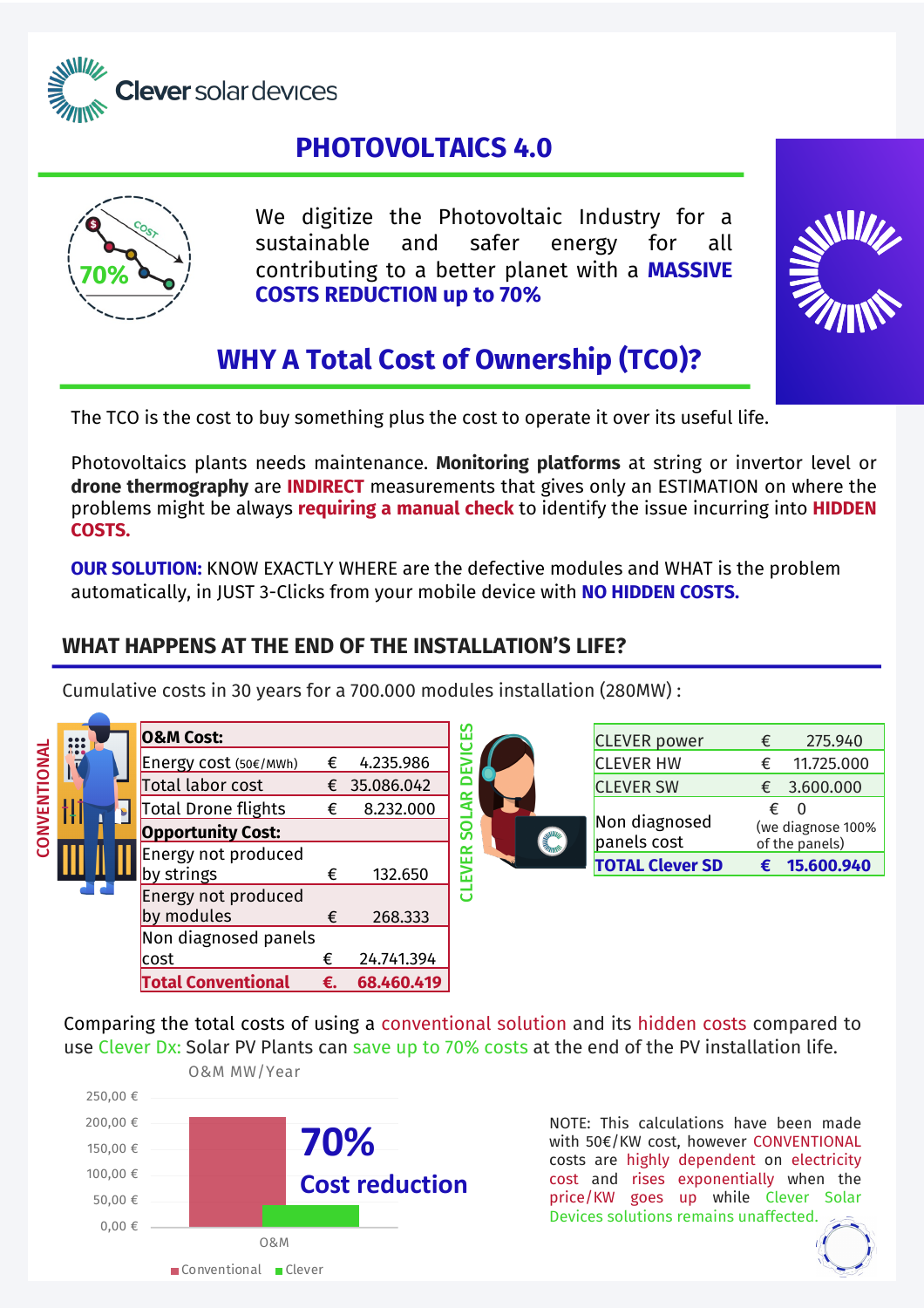

## **BEHIND THE NUMBERS**

#### The scenario is calculated for PV production plant that wants to **maximize their production capability** and **improve their service** by **reducing costs.**

The case study was done for 700.000 modules (280MW), if the number of modules is reduced or increased, the costs will change accordingly. (Note that this analysis doesn't include other extra maintenance tasks like grass cutting, mechanical inspections). **Contact us if you wish us to analyze your specific case.**

### **THE PARAMETERS:**

We consider **3 different Failure Rate (FR) stages depending on the years of life of the installation**. The FR is the frequency with which an engineered system or component fails. It has relation with the manufacturing procedure. Environmental working conditions influence increasing the failure rate. It is divided into 3 different phases; installations requires more maintenances at the beginning and end of their life. We consider:



- **Early years** 2 maintenances/year (Infant mortality 0 to 5 years)
- **Maturity of the installation** 1 maintenance/year (constant random failures- 6 to 16 years)
- **End of Life** 2 maintenances/year (wear out failures 17 to 30 years).

| <b>Installation</b>      |             | <b>Modules</b>         |                    |          |                    | <b>Maintenance</b>  |                    |                 |                    |
|--------------------------|-------------|------------------------|--------------------|----------|--------------------|---------------------|--------------------|-----------------|--------------------|
| Number of Modules        | 700.000     |                        | <b>Early years</b> | Maturity | <b>End of Life</b> |                     | <b>Early years</b> | <b>Maturity</b> | <b>End of Life</b> |
| Hour Solar Pick (HSP)    | 1.752 hours | Failure rate           | 0.44%<br>0,25%     |          | 0,88%              | String              | 100%               | 50%             | 80%                |
| Electricity Cost (€/MWh) | 100         | Power (W)              |                    |          |                    | coverage            |                    |                 |                    |
| Number of Modules/String | 20          | Modules Power in Watts |                    | 400      |                    | Modules<br>Coverage | 10%                | 5%              | 15%                |

| <b>CONVENTIONAL Costs</b>                                                |                    |                  |                    |  |  |  |  |  |
|--------------------------------------------------------------------------|--------------------|------------------|--------------------|--|--|--|--|--|
|                                                                          | <b>Early years</b> | Maturity         | <b>End of Life</b> |  |  |  |  |  |
| Drone flight                                                             |                    | 600€/MW          |                    |  |  |  |  |  |
| String<br>coverage                                                       | 100%               | 50%              | 80%                |  |  |  |  |  |
| Module's<br>coverage                                                     | 10%                | 5%               | 15%                |  |  |  |  |  |
| Troubleshooting Time (Operator's average time to access and<br>measure): |                    |                  |                    |  |  |  |  |  |
| Per String                                                               |                    | $15 \text{ min}$ |                    |  |  |  |  |  |
| Per PV Module                                                            |                    | $10 \text{ min}$ |                    |  |  |  |  |  |
| <b>Technician hourly cost</b>                                            |                    |                  |                    |  |  |  |  |  |
| Cost per Hour                                                            |                    | 35€              |                    |  |  |  |  |  |

| <b>CLEVER Dx Costs</b>                   |               |
|------------------------------------------|---------------|
| Hardware Investment $(f$ unit)           | 15€           |
| Installation Time of the Hardware        | 2 min         |
| Electricity Consumption of HW (mWh/unit) | 300           |
| Failure Rate (ppm)                       | 100           |
| Platform Fee                             | 10.000€/month |
| <b>Technician hourly cost</b>            |               |
| Cost per Hour                            | 35€           |

The theoretical string coverage is much higher during the first operating years and last operating years due to the **greater possibility to incur in failures**. In the same way with individual PV module inspection.

The **Cost for conventional** maintenance is composed of the **energy lost due to troubleshooting, the troubleshooting time, and the required drone flights.**

Other costs impact the conventional linked to the early years are **not detecting in time manufacturing issues** and **losing component warranties.**

The cost estimated for Clever Dx platform is composed of **investment** in the Hardware (measurement devices), the **time needed for the installation**, the **power consumption** of different measurement devices, and the **platform subscription**.

**No other costs are required with Clever** as we don't need extra work other than just connect the cable and read the QR code.